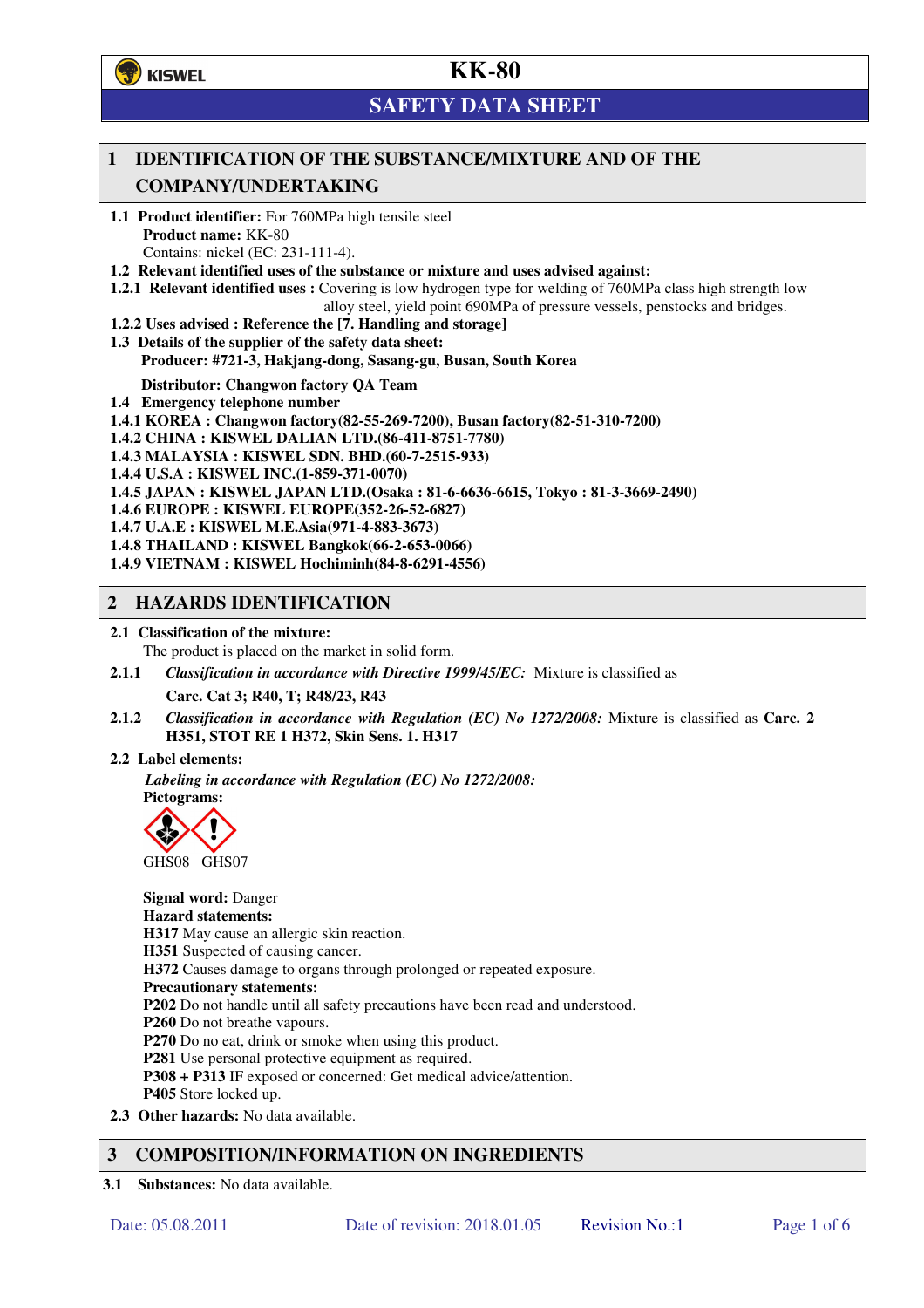# **SAFETY DATA SHEET**

|                               |                 |                          | <b>Classification</b>                                   |                                                                                                                                                         |                                 |                                     |                                  |             |
|-------------------------------|-----------------|--------------------------|---------------------------------------------------------|---------------------------------------------------------------------------------------------------------------------------------------------------------|---------------------------------|-------------------------------------|----------------------------------|-------------|
| Substance name                | EC No.          | Registr.<br>$\mathbf{n}$ | 67/548/EEC                                              | <b>Hazard Class</b><br>and<br>Category<br>Code(s)                                                                                                       | <b>Hazard</b><br>state-<br>ment | Pictogram/<br><b>Signal</b><br>word | Conc.<br>$(\%)$<br><b>Volume</b> | <b>Note</b> |
| <sup>1</sup> Ferro Silicon    |                 | ۰                        | $\overline{\phantom{a}}$                                |                                                                                                                                                         | ۰                               |                                     | $1.0 - 3.0$                      | ٠           |
| <sup>1</sup> Calcium fluoride | 232-188-7       |                          |                                                         |                                                                                                                                                         | $\overline{\phantom{0}}$        |                                     | $3.0 - 7.0$                      |             |
| $1$ Iron                      | 231-096-4       | ۰                        |                                                         |                                                                                                                                                         | ÷                               |                                     | $68.0 - 72.0$                    | ٠           |
| ${}^{1}$ Limestone            | 215-279-6       | ۰                        | $\blacksquare$                                          |                                                                                                                                                         | ۰                               |                                     | $11.0 - 15.0$                    | ٠           |
| $1,2$ Manganese               | $231 - 105 - 1$ |                          |                                                         |                                                                                                                                                         |                                 |                                     | $0.1 - 1.0$                      |             |
| $1,2$ Mica                    |                 | ۰                        |                                                         |                                                                                                                                                         |                                 |                                     | $0.1 - 1.0$                      | ٠           |
| <b>Nickel</b>                 | 231-111-4       |                          | Toxic<br>Carc. Cat 3;<br><b>R40</b><br>T: R48/23<br>R43 | Carcinogenicity<br>Carc. 2<br>Specific target<br>organ toxicity -<br>repeated exposure<br>STOT RE1<br>Respiratory/skin<br>sensitisation<br>Skin Sens. 1 | H351<br>H372<br>H317            | Danger                              | $0.1 - 1.0$                      | S, 7        |
| <sup>1</sup> Titanium dioxide | 236-675-5       |                          |                                                         |                                                                                                                                                         |                                 |                                     | $1.0 - 3.0$                      | ٠           |
| <sup>1</sup> Sodium silicate  | 239-981-7       | ۰                        |                                                         |                                                                                                                                                         |                                 |                                     | $1.0 - 3.0$                      |             |

#### **3.2 Mixtures:** The mixture contains dangerous substances:

<sup>1</sup>Substance is not classified in terms of Regulation (EC) No. 1272/2008 Annex VI.

<sup>2</sup>Substance with workplace exposure limits.

Note S: This substance may not require a label according to Article 17 (see section 1.3 of Annex I) (Table 3.1). This substance may not require a label according to Article 23 of Directive 67/548/EEC (see section 8 of Annex VI to that Directive) (Table 3.2).

Note 7: Alloys containing nickel are classified for skin sensitisation when the release rate of 0,5 µg Ni/cm2/week, as measured by the European Standard reference test method EN 1811, is exceeded.

\* See all the hazard statements in chapter 16.

## **4 FIRST AID MEASURES**

**4.1 Description of first aid measures:** 

**In case of respiratory exposure**: Remove to fresh air and keep at rest. If breathing is difficult or has stopped, administer artificial respiration as necessary. Seek medical attention.

**In case of skin contamination**: Wash contaminated area thoroughly with soap and water. Remove and wash contaminated clothing. If a persistent rash or irritation occurs, seek medical attention.

 **In case of intrusion into eye**: Immediately flush eyes with large amounts of running water for at least 15 minutes, lifting the upper and lower eyelids. Get medical attention.

**In case of oral intake**: Ingestion is considered unlikely due to product form. However, if swallowed do not induce vomiting. Seek medical attention. Advice to doctor: treat symptomatically.

- **4.2 Most important symptoms and effects, both acute and delayed:** No data available.
- **4.3 Indication of any immediate medical attention and special treatment needed:** No data available.

### **5 FIREFIGHTING MEASURES**

**5.1 Extinguishing media:** 

**Suitable extinguishing media:** Carbon dioxide, dry chemical, water spray. Use extinguishing media appropriate for surrounding fire.

**Unsuitable extinguishing media:** No data available.

**5.2 Special hazards arising from the substance or mixture:** Fire may produce irritating or poisonous gases.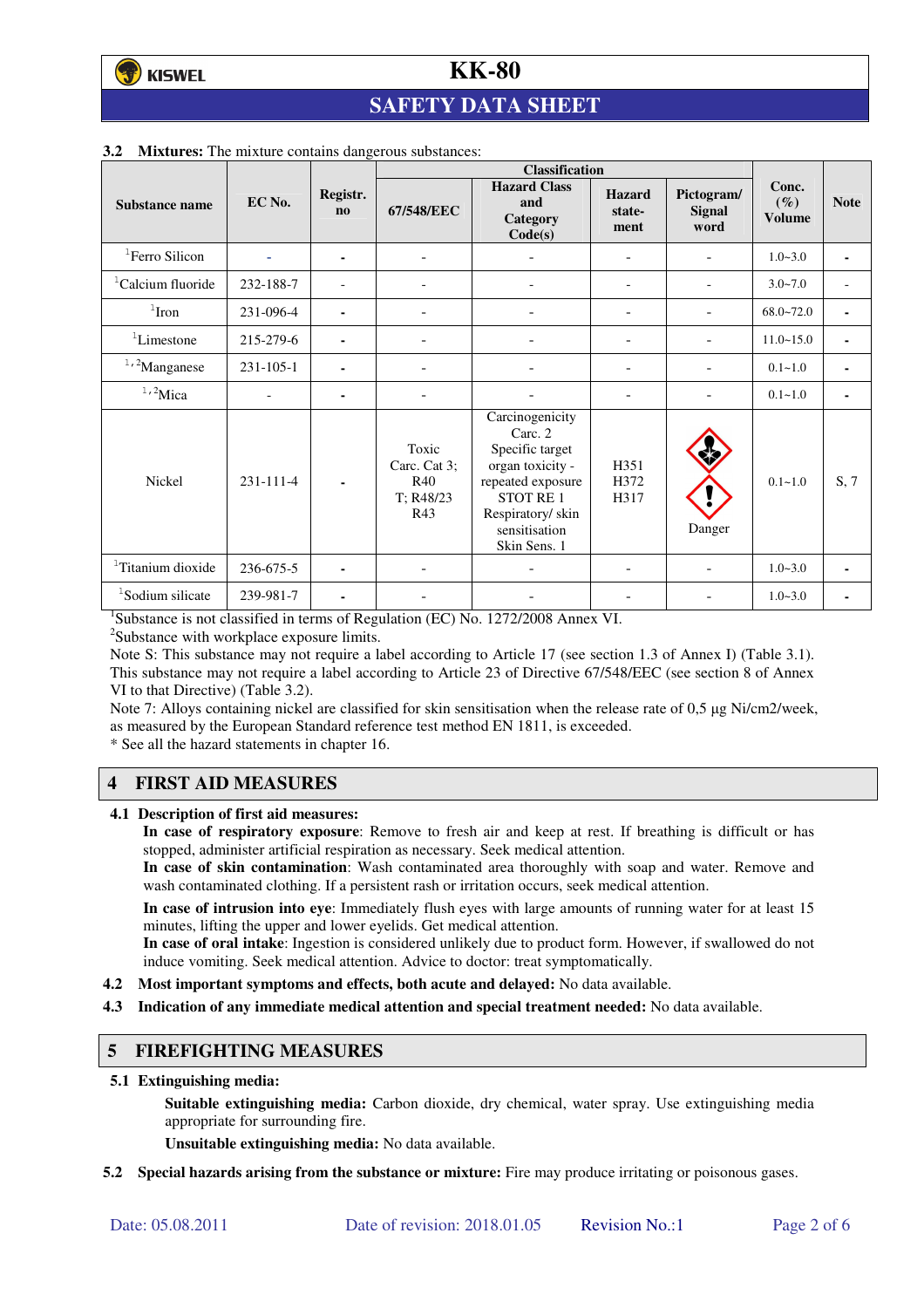

**SAFETY DATA SHEET** 

**5.3 Advice for firefighters:** In the event of a fire, wear self-contained breathing apparatus and protective clothing.

### **6 ACCIDENTAL RELEASE MEASURES**

**6.1 Personal precautions, protective equipment and emergency procedures:** 

**For non-emergency personnel:** Wear appropriate personal protective equipment as specified in Section 8. Ensure adequate ventilation**.** 

**For emergency responders:** No data available.

**6.2 Environmental precautions:** Avoid dispersal of spilled material and contact with soil, ground and surface water, drains and sewers.

**Methods and material for containment and cleaning up:** Take up mechanically. Collect the material in labeled containers and dispose of according to local and regional authority requirements.

**6.3 Reference to other sections:** See Section 7 for information on safe handling. See Section 8 for information on personal protection equipment. See Section 13 for disposal information.

### **7 HANDLING AND STORAGE**

- **7.1 Precautions for safe handling:** Welding may produce fumes and gases hazardous to health. Avoid breathing these fumes and gases. Use adequate ventilation. Keep away from sources of ignition. Avoid contact with skin, eyes and clothing. Do not eat, drink and smoke in work areas.
- **7.2 Conditions for safe storage, including any incompatibilities**: Store in cool, dry and well-ventilated place. Keep away from incompatible materials. Keep away from heat and open flame.
- **7.3 Specific end use(s):** No data available.

### **8 EXPOSURE CONTROLS/PERSONAL PROTECTION**

**8.1 Control parameters:** Exposure limits were not established for this product.

Workplace exposure limits for substances contained in the mixture are listed in *EH40/2005* Workplace exposure limits:

|                                                  |                   | Workplace exposure limit |                                                                         |                                      |                                                                      |                 |
|--------------------------------------------------|-------------------|--------------------------|-------------------------------------------------------------------------|--------------------------------------|----------------------------------------------------------------------|-----------------|
| <b>Substance</b>                                 | <b>CAS</b> number | Long-term<br>ppm         | exposure limit<br>(8-hour TWA<br>reference period)<br>mg.m <sup>3</sup> | limit<br>$(15\text{-minute})$<br>ppm | <b>Short-term exposure</b><br>reference period)<br>mg.m <sup>3</sup> | <b>Comments</b> |
| Chromium                                         | 7440-47-3         |                          | 0.5                                                                     |                                      |                                                                      |                 |
| Limestone/Calcium carbonate                      | 1317-65-3         |                          |                                                                         |                                      |                                                                      |                 |
| Total inhalable                                  |                   |                          | 10                                                                      |                                      |                                                                      |                 |
| Respirable                                       |                   |                          | 4                                                                       |                                      |                                                                      |                 |
| Manganese and its inorganic<br>compounds (as Mn) |                   | ٠                        | 0.5                                                                     | $\overline{\phantom{0}}$             |                                                                      |                 |
| Mica                                             | 12001-26-2        |                          |                                                                         |                                      |                                                                      |                 |
| Total inhalable                                  |                   |                          | 10                                                                      |                                      |                                                                      |                 |
| Respirable                                       |                   |                          | 0.8                                                                     |                                      |                                                                      |                 |
| Titanium dioxide                                 | 13463-67-7        |                          |                                                                         |                                      |                                                                      |                 |
| Total inhalable                                  |                   |                          | 10                                                                      |                                      |                                                                      |                 |
| Resirable                                        |                   |                          | 4                                                                       |                                      |                                                                      |                 |
| Iron oxide, fume (as Fe)                         | 1309-37-1         |                          | 5                                                                       |                                      | 10                                                                   |                 |

\*A skin notation assigned to the OEL identifies the possibility of significant uptake through the skin.

- **8.2 Exposure controls:** Do not eat, drink and smoke. Immediately remove all contaminated clothing. Wash hands before breaks and at the end of work.
- **8.2.1 Appropriate engineering controls:** Use local exhaust ventilation during all welding operations.
- **8.2.2 Individual protection measures, such as personal protective equipment:**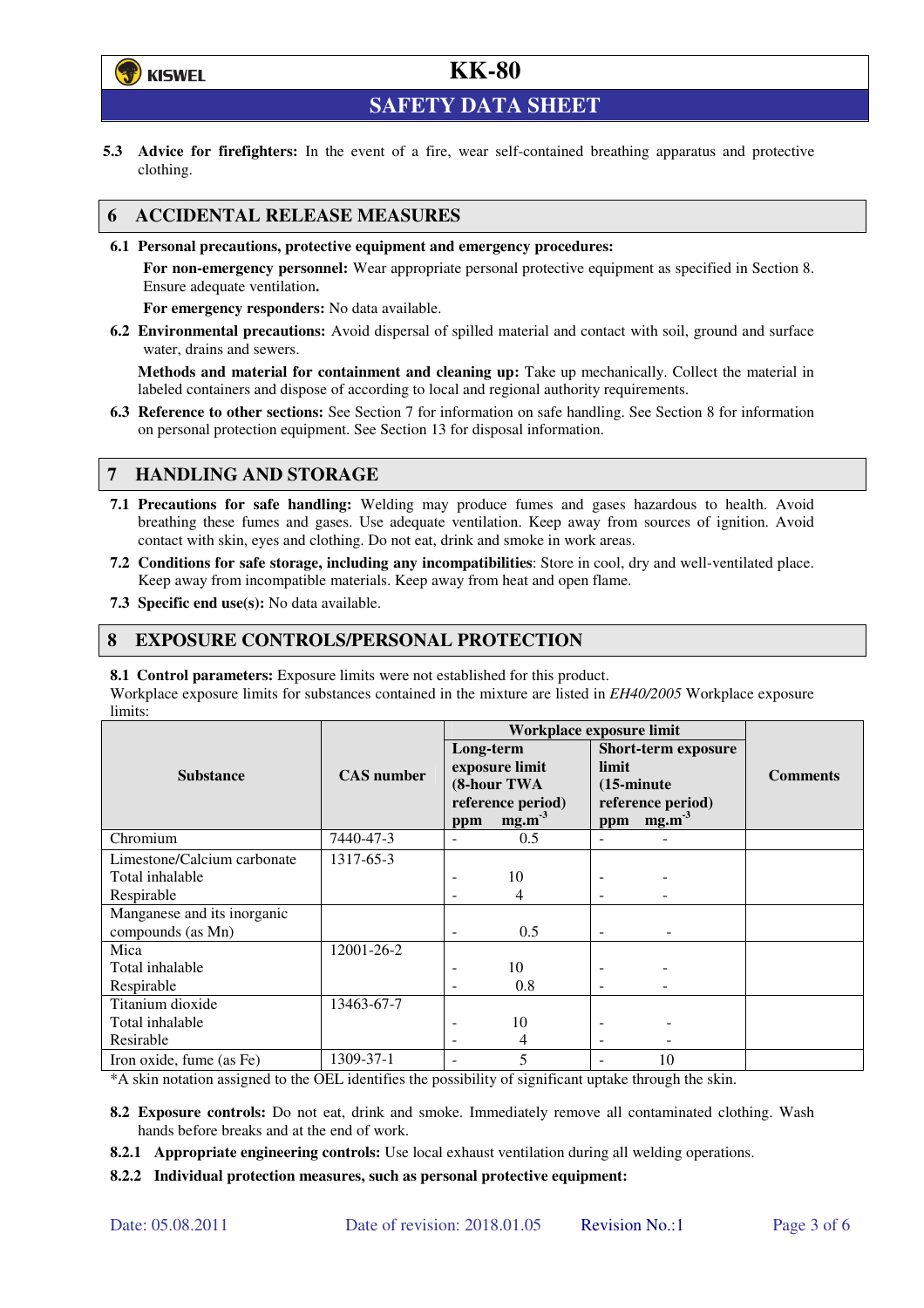

**SAFETY DATA SHEET** 

**8.2.2.1 Eye/face protection:** Always wear eye protection during welding operations, helmet and/or face shield with filter lens.

#### **8.2.2.2 Skin protection:**

**Hand protection:** Wear appropriate protective (welding) gloves during welding. **Other:** Wear appropriate protective clothing and boots.

- **8.2.2.3 Respiratory protection:** If ventilation is insufficient, use appropriate respirator or self-contained breathing apparatus.
- **8.2.2.4 Thermal hazards:** No data available.
- **8.2.3 Environmental exposure controls:** Do not allow to enter sewers, surface and ground water.

### **9 PHYSICAL AND CHEMICAL PROPERTIES**

#### **9.1 Information on basic physical and chemical properties:**

| 2.1 - 111101 matron on basic physical and chemical properties. |                          |  |  |  |
|----------------------------------------------------------------|--------------------------|--|--|--|
| Appearance:                                                    | solid (metal rod)        |  |  |  |
| Odour:                                                         |                          |  |  |  |
| <b>Odour threshold:</b>                                        |                          |  |  |  |
| pH:                                                            |                          |  |  |  |
| <b>Melting point/freezing point:</b>                           | -                        |  |  |  |
| Initial boiling point and boiling range:                       | -                        |  |  |  |
| <b>Flash point:</b>                                            |                          |  |  |  |
| <b>Evaporation rate:</b>                                       |                          |  |  |  |
| <b>Flammability (solid, gas):</b>                              |                          |  |  |  |
| <b>Upper/lower flammability or explosive limits:</b>           | $\overline{\phantom{a}}$ |  |  |  |
| Vapour pressure:                                               | -                        |  |  |  |
| Vapour density:                                                |                          |  |  |  |
| <b>Relative density:</b>                                       |                          |  |  |  |
| Solubility(ies):                                               |                          |  |  |  |
| Partition coefficient: n-octanol/water:                        | -                        |  |  |  |
| <b>Auto-ignition temperature:</b>                              |                          |  |  |  |
| <b>Decomposition temperature:</b>                              |                          |  |  |  |
| <b>Viscosity:</b>                                              |                          |  |  |  |
| <b>Explosive properties:</b>                                   | ۰                        |  |  |  |
| <b>Oxidising properties:</b>                                   | -                        |  |  |  |
|                                                                |                          |  |  |  |

**9.2 Other information:** No data available.

### **10 STABILITY AND REACTIVITY**

**10.1 Reactivity:** No data available.

- **10.2 Chemical stability:** The product is stable under normal conditions. When using it may produce dangerous fumes and gases.
- **10.3 Possibility of hazardous reactions:** No data available.
- **10.4 Conditions to avoid:** Avoid contact with incompatible materials.
- **10.5 Incompatible materials:** Acids, bases, oxidizing agents.
- **10.6 Hazardous decomposition products:** Metal oxide fumes and gases are produced during welding.

## **11 TOXICOLOGICAL INFORMATION**

#### **11.1 Information on toxicological effects:**

The mixture may cause an allergic skin reaction. It is suspected of causing cancer. It causes damage to organs through prolonged or repeated exposure.

## **12 ECOLOGICAL INFORMATION**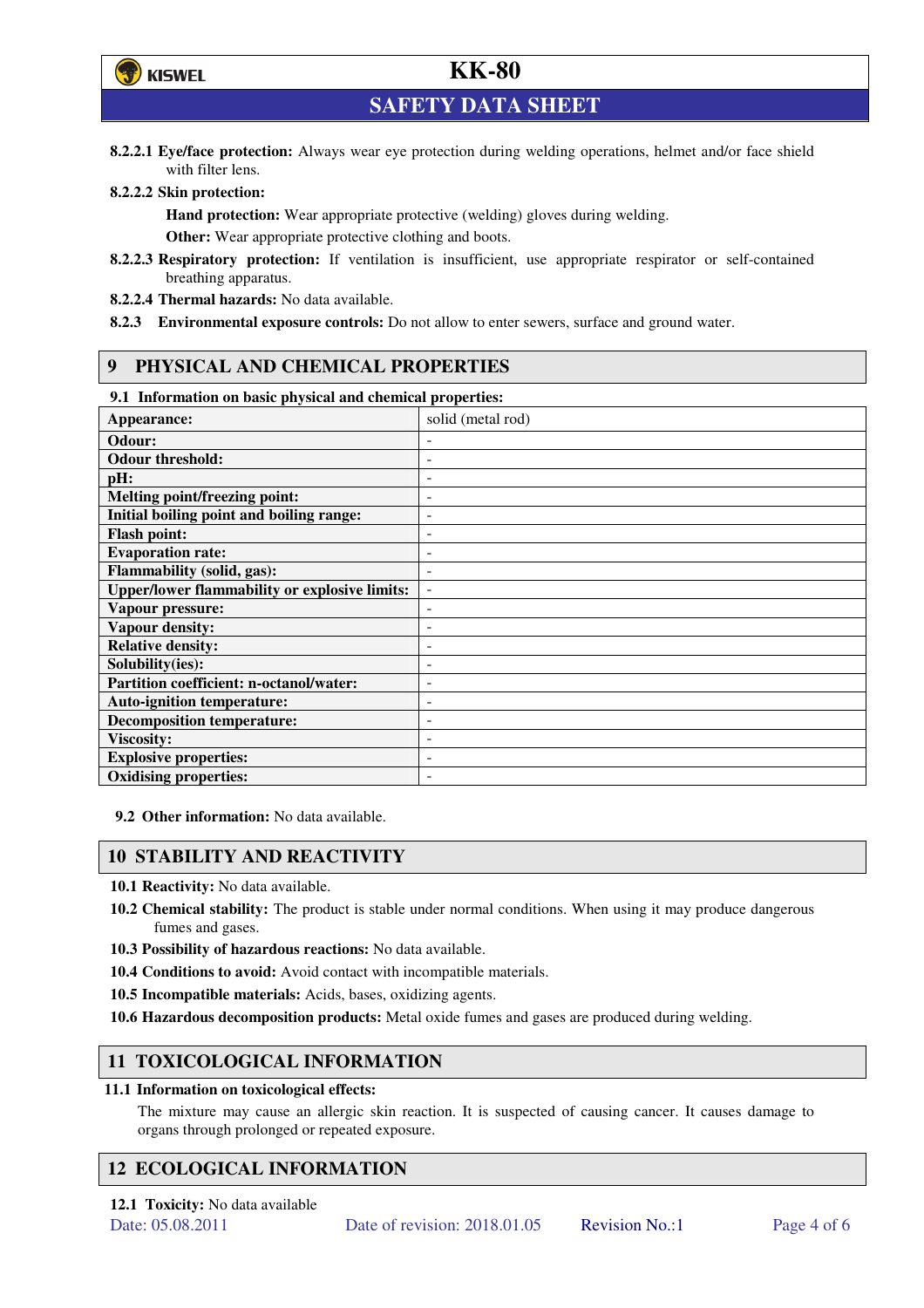

 $\overline{a}$ 

## **KK-80**

## **SAFETY DATA SHEET**

- **12.2 Persistence and degradability:** No data available.
- **12.3 Bioaccumulative potential:** No data available.
- **12.4 Mobility in soil:** No data available.
- **12.5 Results of PBT and vPvB assessment:** No data available.
- **12.6 Other adverse effects:** No data available.

#### **13 DISPOSAL CONSIDERATIONS**

**13.1 Waste treatment methods:** Dispose off in accordance with local and national regulations.

#### **14 TRANSPORT INFORMATION**

**14.1 ADR/RID/ADN:** The mixture is not subject to international regulations on transport of dangerous goods.

| UN number:                            | - |
|---------------------------------------|---|
| UN proper shipping name:              | - |
| Transport hazard class(es):           | - |
| <b>Packing group:</b>                 | - |
| <b>Environmental hazards:</b>         | - |
| <b>Special precautions for user:</b>  | - |
| <b>Transport in bulk according to</b> |   |
| Annex II of MARPOL73/78 and the       | - |
| <b>IBC</b> Code:                      |   |

**14.2 IMDG:** The mixture is not subject to international regulations on transport of dangerous goods.

**14.3 ICAO/IATA:** The mixture is not subject to international regulations on transport of dangerous goods.

### **15 REGULATORY INFORMATION**

**15.1 Safety, health and environmental regulations/legislation specific for the substance or mixture:** There are restrictions for nickel under Title VIII of REACH Regulation.

Annex XVII to Regulation (EC) No 1907/2006 - Restrictions on the manufacture, placing on the market and use of certain dangerous substances, mixtures and articles:

Nickel CAS No 7440-02-0 EC No 231-111-4 and its compounds:

1. Shall not be used: (a) in any post assemblies which are inserted into pierced ears and other pierced parts of the human body unless the rate of nickel release from such post assemblies is less than  $0.2 \mu$ g/cm  $2$ /week (migration limit); (b) in articles intended to come into direct and prolonged contact with the skin such as: earrings, — necklaces, bracelets and chains, anklets, finger rings, — wrist-watch cases, watch straps and tighteners, — rivet buttons, tighteners, rivets, zippers and metal marks, when these are used in garments, if the rate of nickel release from the parts of these articles coming into direct and prolonged contact with the skin is greater than 0,5 µg/cm 2 / week. (c) in articles referred to in point (b) where these have a non-nickel coating unless such coating is sufficient to ensure that the rate of nickel release from those parts of such articles coming into direct and prolonged contact with the skin will not exceed 0,5 µg/cm 2 / week for a period of at least two years of normal use of the article.

2. Articles which are the subject of paragraph 1 shall not be placed on the market unless they conform to the requirements set out in that paragraph.

3. The standards adopted by the European Committee for Standardisation (CEN) shall be used as the test methods for demonstrating the conformity of articles to paragraphs 1 and 2.

Corrigendum to Regulation (EC) No 1907/2006 of the European Parliament and of the Council of 18 December 2006 concerning the Registration, Evaluation, Authorization and Restriction of Chemicals (REACH), establishing a European Chemicals Agency, amending Directive 1999/45/EC and repealing Council Regulation (EEC) No 793/93 and Commission Regulation (EC) No 1488/94 as well as Council Directive 76/769/EEC and Commission Directives 91/155/EEC, 93/67/EEC, 93/105/EC and 2000/21/EC (OJ L 396, 30.12.2006);